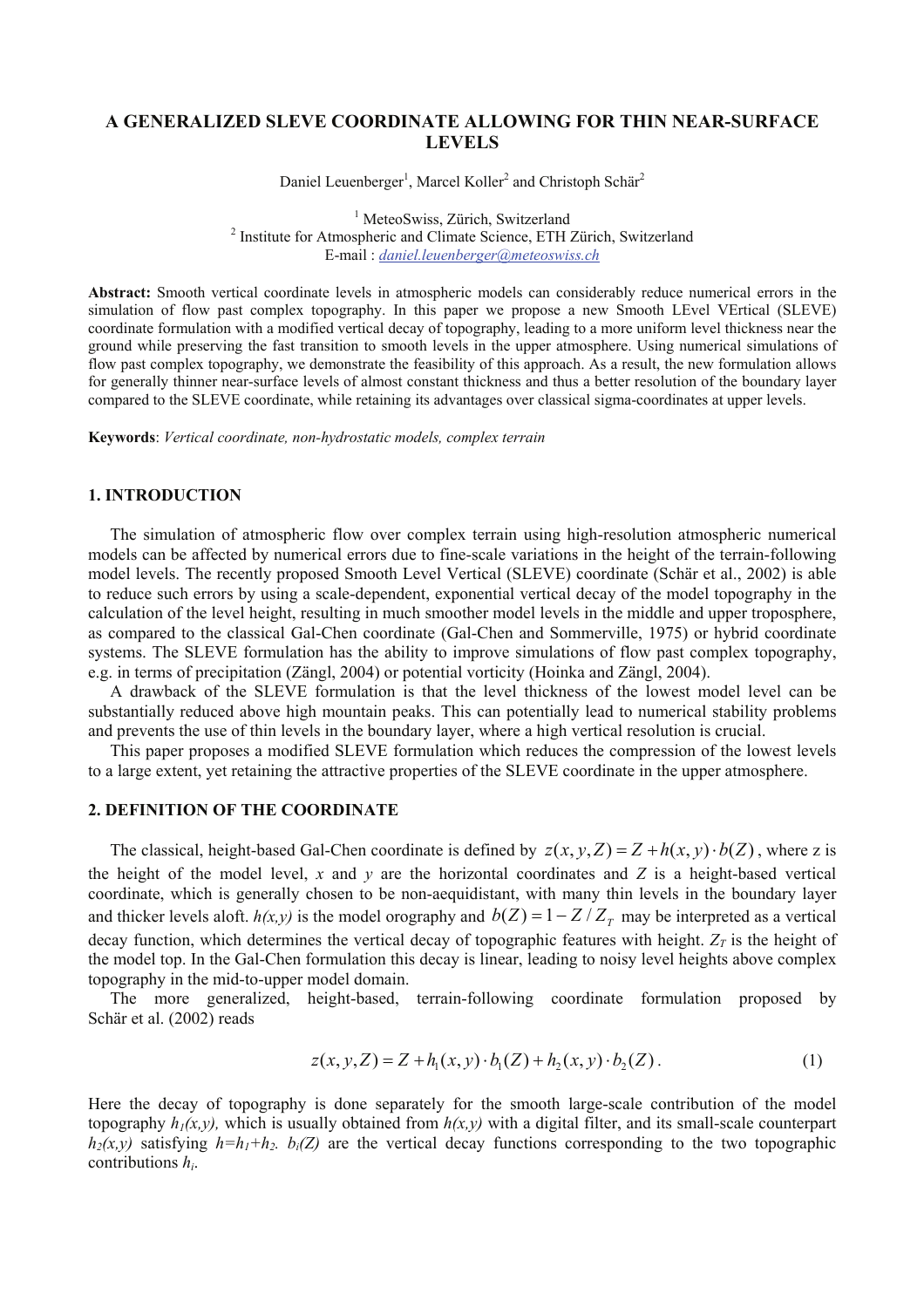The new formulation proposed in this paper retains (1) but uses modified decay functions  $b_i(Z)$ :

$$
b_i(Z) = \frac{\sinh((Z_T / s_i)^n - (Z / s_i)^n)}{\sinh((Z_T / s_i)^n)}
$$
(2)

with  $s_i$  being the decay constants of the respective topographic contributions. The original SLEVE formulation is represented by  $n=1$ . To illustrate its difficulties with the thin near-surface model layers, it is helpful to consider the vertical derivative of (1):

$$
\frac{\partial z}{\partial Z} = 1 + h_1(x, y) \cdot \frac{\partial b_1}{\partial Z} + h_2(x, y) \cdot \frac{\partial b_2}{\partial Z}
$$
(3)

The thickness of the k-th model level can then be written as  $\Delta z_k \approx \Delta Z_k \cdot \partial z / \partial Z$ , where  $\Delta Z_k$  is the distance between the k-th and the (k-1)-th level in absence of topography. From (3) it is evident that the level compression due to underlying topography is determined by the minima of

$$
\frac{\partial b_i}{\partial Z} = -\frac{n}{s_i^n} Z^{(n-1)} \cdot \frac{\cosh((Z_T / s_i)^n - (Z / s_i)^n)}{\sinh((Z_T / s_i)^n)}
$$
(4)

and the local heights of the two topographic contributions  $h_1$  and  $h_2$ . Thus the model levels are most compressed above high mountain tops where the horizontal wind is usually strong; two factors that can lead to stability problems.

For the original SLEVE formulation (*n*=*I*) the minima of (4) amount to  $-\coth(Z_T / s_i)/s_i$  at  $Z=0$ , resulting in a strong compression of the lowest model level, particularly for small *si*, which are attractive to promote a rapid vertical decay of the topography in the calculation of the level heights.

For *n > 1* the term ∂*bi* / ∂*Z* vanishes at *Z=0*, and thereby dramatically reduces the compression of the lowest model level, while retaining some compression at the (less critical) higher levels. Figure 1a illustrates ∂*b<sub>i</sub>* / ∂*Z* as a function of *Z* for the Gal-Chen coordinate, the original SLEVE coordinate and the new SLEVE2 coordinate for three different values of  $n$ . In comparison to SLEVE  $(n=1)$ , the vertical minimum of ∂*bi* / ∂*Z* is larger for all three examples of SLEVE2, and is largest for *n=1.35*. Thus there must be an optimal choice of *n*, which minimizes the magnitude of  $\partial b_i / \partial Z$ . This optimum is derived in section 3.

Since the new formulation reduces the minimum of  $\partial b_i / \partial Z$ , it also influences favourably the invertibility condition of (1) (see Schär et al., 2002), i.e. the vertical decay parameters  $s_i$  can be chosen smaller compared to the original SLEVE formulation, leading to a faster transition to smooth and eventually horizontal model levels.

### **3. DETERMINATION OF THE OPTIMAL N**

The optimal *n* of (4) minimizes the magnitude of  $\partial b_i / \partial Z$ , leading to a minimal compression of the model levels and a better invertibility property. Thus this optimal *n* is defined by  $n_{opt} = \arg \max(\min(\partial b_i(Z, n, s_i)/\partial Z))$ . For a given  $s_i$ ,  $n_{opt}$  can be obtained by finding the saddle point of the two-dimensional function  $\partial b_i(Z,n)/\partial Z$ . Figure 1b shows the numerically derived  $n_{opt}$  as a function of  $s_i$ . Fortunately  $n_{opt}$  only slightly depends upon  $s_i$ , at least within the typical range of parameters under consideration ( $s<sub>1</sub>$  is typically chosen smaller than 10,000m, and  $s<sub>2</sub>$  even smaller). Thus we propose to set *n* in eq. (2) to the value of  $n_{opt} = 1.35$ .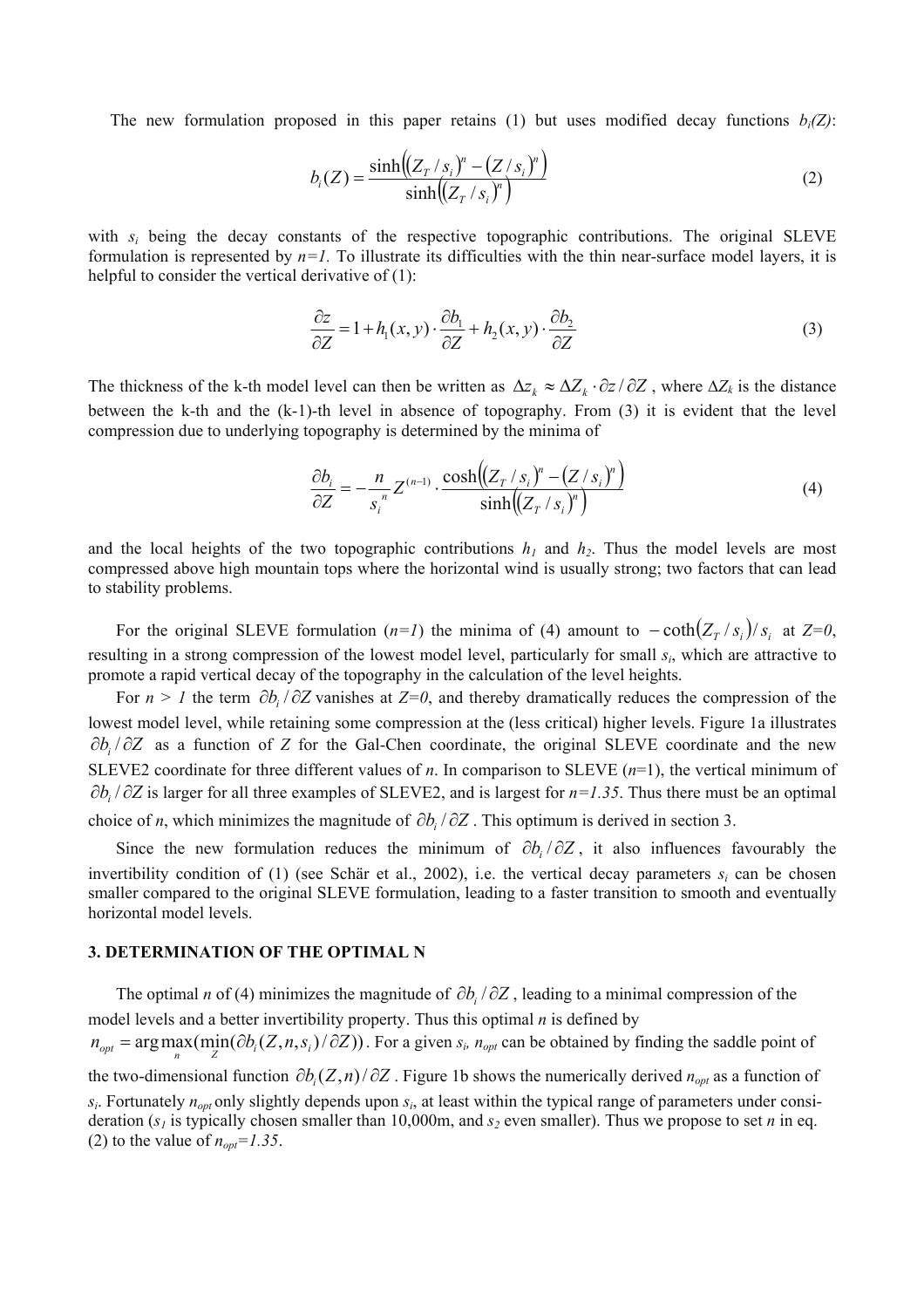

**Figure 1:** Panel a): Vertical derivatives of the decay functions  $b_i$  for the Gal-Chen (black diamonds), SLEVE (blue stars) and the new SLEVE2 coordinate with different values of *n* (crosses, squares and triangles). Panel b): Dependence of the optimal parameter  $n_{opt}$  on the vertical decay rate  $s_i$ .

### **4. APPLICATION IN AN NWP MODEL**

The new SLEVE2 formulation is tested in the non-hydrostatic NWP model of the Consortium for smallscale modelling (COSMO) in a semi-idealized case study. The COSMO model is used operationally at MeteoSwiss and is currently prepared for its application at a resolution of 2.2km covering the Alpine region. The test case comprises the simulation of the valley wind system of the Austrian Inn valley as described in Zängl (2002). The simulation is started on a fictional 15. October at 00UTC and is integrated out to 30h. The lateral boundary forcing employs a vertical temperature and humidity profile, and absence of large-scale flow. The simulation thus describes the radiation-driven heating of the mountains during the day, resulting in an upward mass flux from the Alpine foreland into the valley and vice versa during the night.

The COSMO model is set up with the topography of the Inn valley and its adjacent Alpine foreland with a horizontal grid-size of 800m. The model parameterizations include turbulence, surface transfer scheme and radiation. Microphysics and convection schemes and the soil model are switched off. No explicit numerical diffusion along model surfaces is used, which allows for the successful simulation of the valley wind system (Zängl, 2002). 40 stretched vertical levels with level spacings from 60m near the ground to 2000m at the model top at 23,000m are used. Three simulations using the Gal-Chen coordinate, the SLEVE coordinate with  $s_1 = 5,000$ m and  $s_2 = 1,800$ m and the new SLEVE2 formulation with the same settings for  $s_i$  but  $n=1.35$ are performed. Figure 3 shows the geographical distribution of the lowest model level thickness for the three configurations along with its minimum value. The level thickness of  $Z_1$ =60m is compressed to a minimum value of 51m for the Gal-Chen coordinate (Fig. 2a) whereas in the SLEVE setting a minimum level thickness of 1.9m is obtained (Fig. 2b). The new SLEVE2 formulation is able to increase this value to 45m (Fig. 2c). Figure 2d-f show the vertical level distribution along the North-South cross-section at *x*=55km for the three coordinate settings. At upper levels, SLEVE and SLEVE2 yield a very similar distribution of the smooth model levels.

With a time step of 6s, all three simulations are able to simulate the valley-wind system as described by Zängl (2002). Even the SLEVE simulation remains stable, despite a minimum level thickness of 1.9m. This can be explained with the very low horizontal wind speed at mountain tops. Large wind speeds do only occur in the valley, where the levels are much thicker.

Both SLEVE coordinate versions substantially reduce the numerical noise above the mountains, as can be seen in the vertical cross-section of potential temperature in Figure 2g-i.

With an increased time step of 18s, only the new SLEVE2 coordinate is able to stably integrate the simulation. Both, the Gal-Chen and the SLEVE simulations become unstable, with the instability growing at the lowest levels. This indicates that the SLEVE2 levels are superior to the other formulations and can indeed improve the stability of numerical simulations above complex topography.